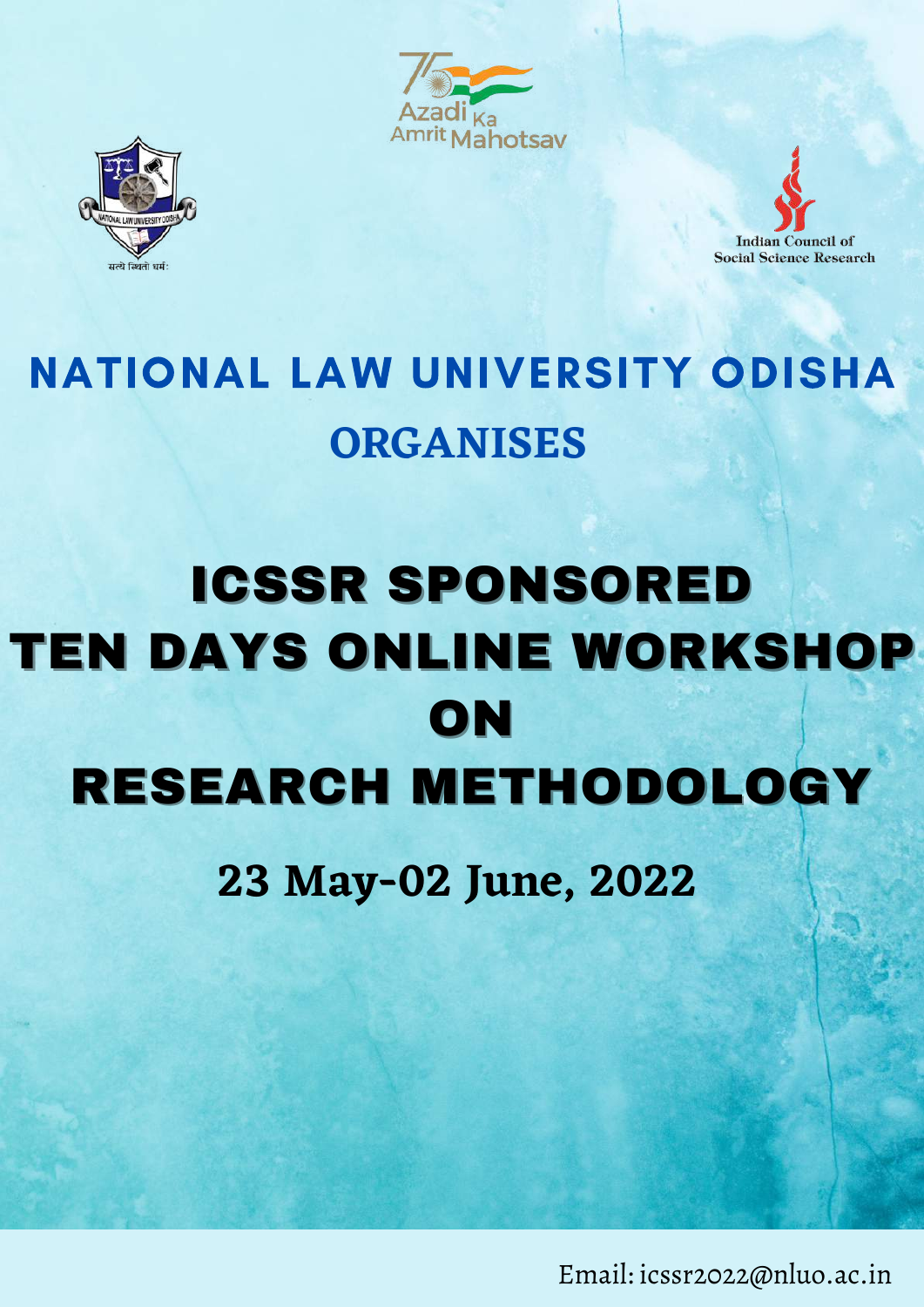## **About the Workshop**

**Indian higher education system is encircled by several heterogeneous conditions such as infrastructural, social, locational, regional, economical and aspirational issues, to name a few. Due to these issues, maintaining the quality of research has always been a challenge. Many of the nations are trying to reinforce the quality of research and time has come when India too needs to prioritize it. The National Education Policy (NEP) 2020 intends to revamp the whole education system including research. The NEP 2020 envisions the establishment of a National Research Foundation (NRF) with the aim of allowing a culture of research to permeate our universities.**

**However, quality research is possible only when the researchers undergo systematic training in research methodology. Research methodology is a structured framework of conducting research in order to address various issues and to solve problems in a scientific way. Therefore, it is imperative for the researchers to understand research methodology and applications of contemporary statistical techniques for conducting research.**

**In recognition of the need for reorienting and upgrading the research abilities of research scholars of social sciences and inter-disciplinary areas, the National Law University Odisha proposes to organize an intensive ten-days workshop on Research Methodology with an object of enhancing research skills of the scholars and to provide them a unique opportunity to get themselves trained in the methodology of research.**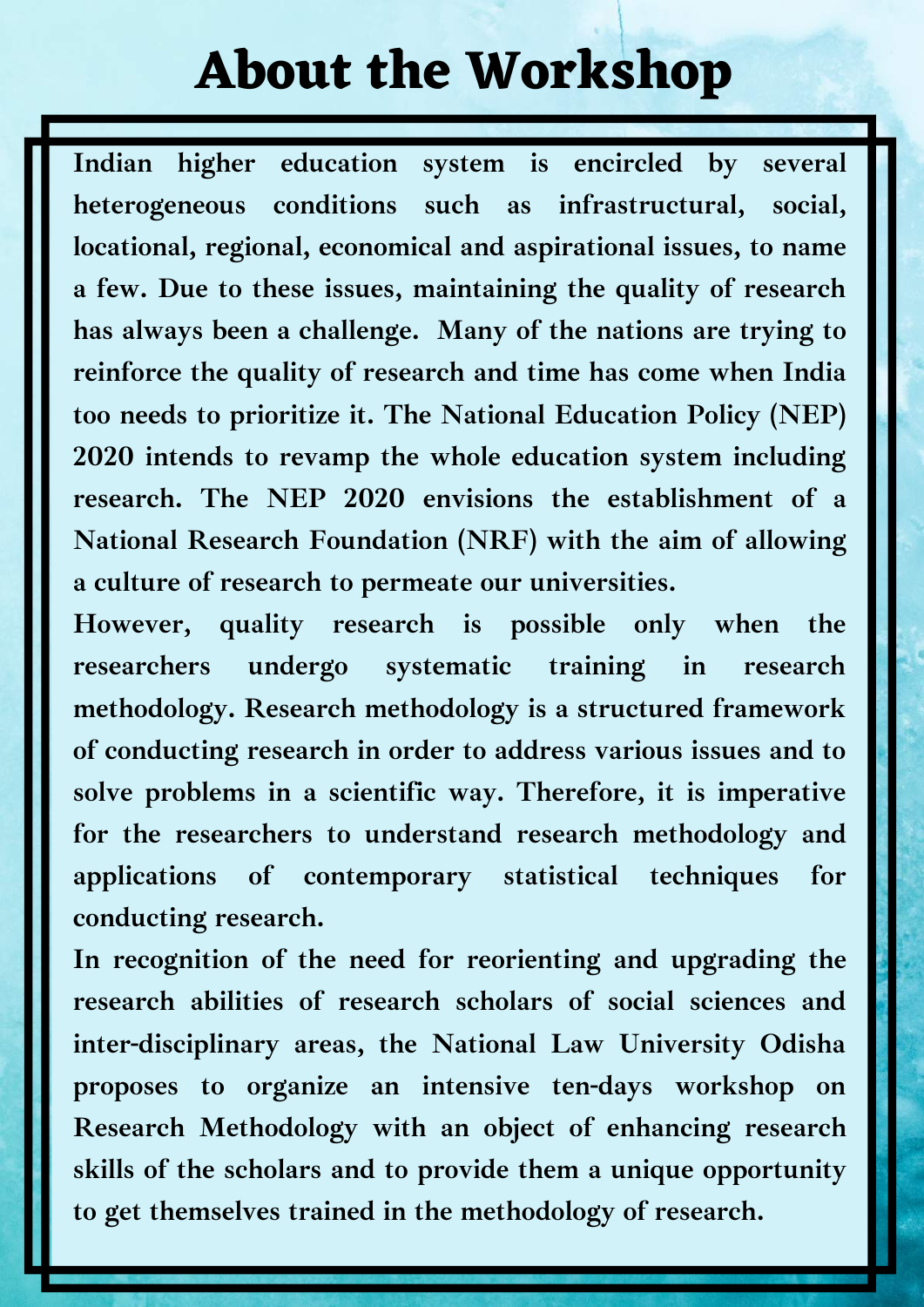### **Objectives of the Workshop**

**The proposed Research Methodology Course intends to strengthen the academic talent pool of the participants who are M.Phil. or Ph.D. Scholars enrolled in any recognised universities. The aim is to reach out to students from different social science disciplines to impart an inter-disciplinary approach of capacity building. The workshop focuses on addressing the challenges faced by the researchers by introducing students to mixed methods of research. This will enable them in identifying and understanding the techniques required for their research. The major emphasis has been given to tools of data collection involved in qualitative approaches and mixed method. Atlas Ti is a recent technique which is much used by the researchers involved in qualitative research hence it is included within the sessions. Similarly, the workshop aims to train students in publishing quality research papers in Scopus indexed and High Impact Factor Journals which is a mandatory requirement for researchers who aim to pick up teaching as their career option. The key objectives of the course are:**

- **To enable the participants in comprehending relevance of Social Sciences research, defining the research problem and developing a well-defined methodological framework for their research interest.**
- **To familiarise the participants with research challenges and their possible solutions.**
- **To expose the participants to analytical skillsets for research by apprising them with methods of data collection, processing, interpretation and analysis.**
- **To enable participants in understanding the basics of qualitative research using contemporary tools.**
- **To sensitize participants on the ethical aspects of social and behavioural research as well as plagiarism software.**
- **To train the participants in quality academic writing be it dissertation or research reports.**
- **To help the participants to understand the significance of publishing in high impact factor peer-reviewed journals.**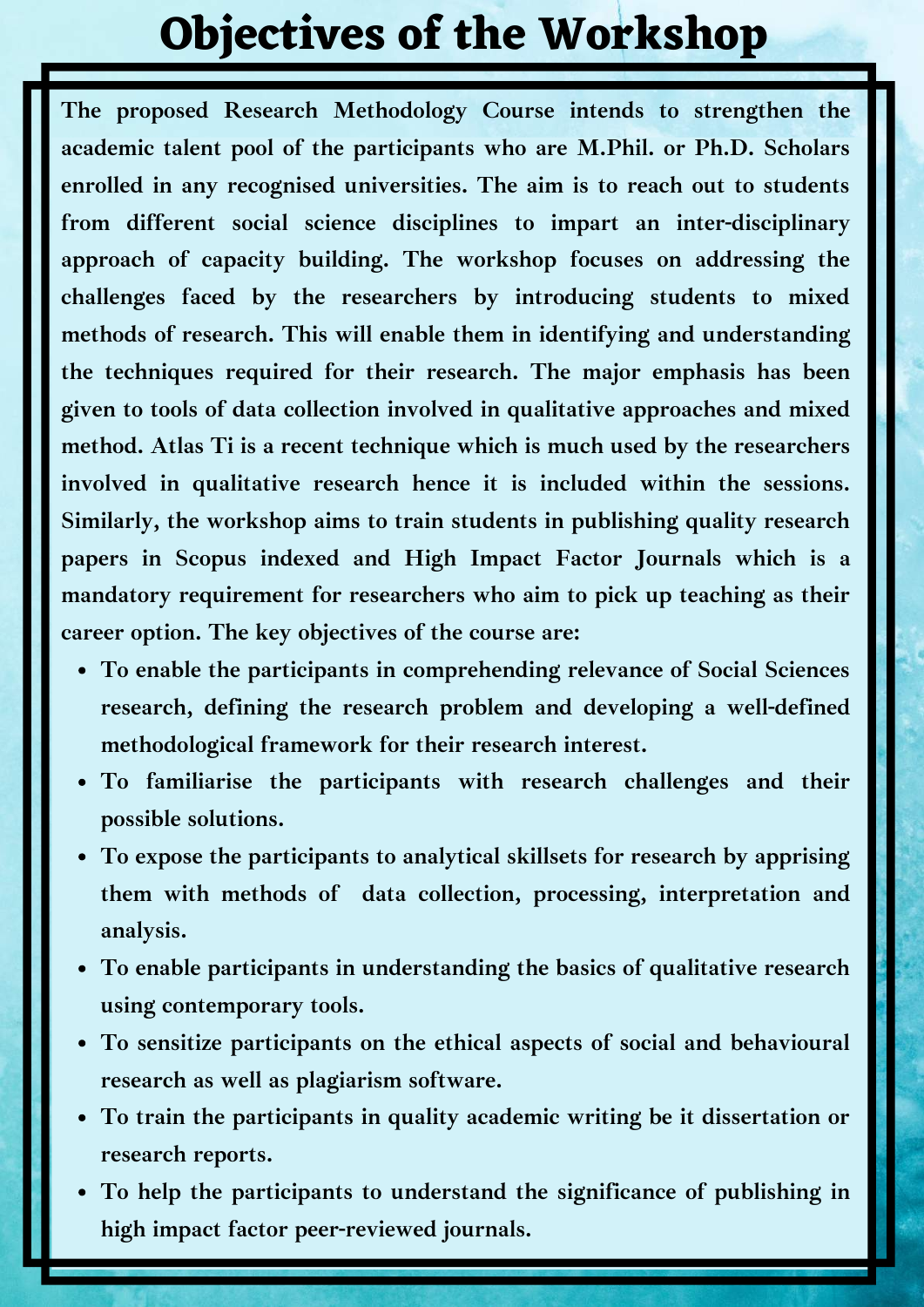## **Key Topics to be Covered**

- **Fundamentals of Research.**
- **Research Design; Research Problem; Objectives and Hypothesis Formulation.**
- **Basics of Quantitative Research.**
- **Structuring Literature Review through Mendeley and Latex.**
- **Data Management using Excel.**
- **Types of Data, Methods and Tools of data collection.**
- **Sampling Design.**
- **Basics and Techniques of Qualitative Research Analysis (through Atlas Ti).**
- **Field Survey, Action Research and Case Study Analysis.**
- **Questionnaire Designing, Data Editing, Coding and Processing.**
- **Scaling Techniques.**
- **Citation and Referencing Styles (Technicalities of Citation Metrics and H Index).**
- **E-resource Efficacy for Research.**
- **Research Integrity, Ethics and Anti Plagiarism Rules.**
- **Report/ Thesis Writing.**
- **Writing and Publishing Research Papers in High Impact Factor and Scopus Journals.**
- **Funding Avenues in Social Sciences Research.**

### **IMPORTANT DATES**

- **Last date for the receipt of application form, forwarding letter along with the Synopsis is 30th April 2022**
- **Selection to be communicated by 10th May 2022**
- **Workshop/ Course Dates: 23rd May 2022 to 2nd June 2022**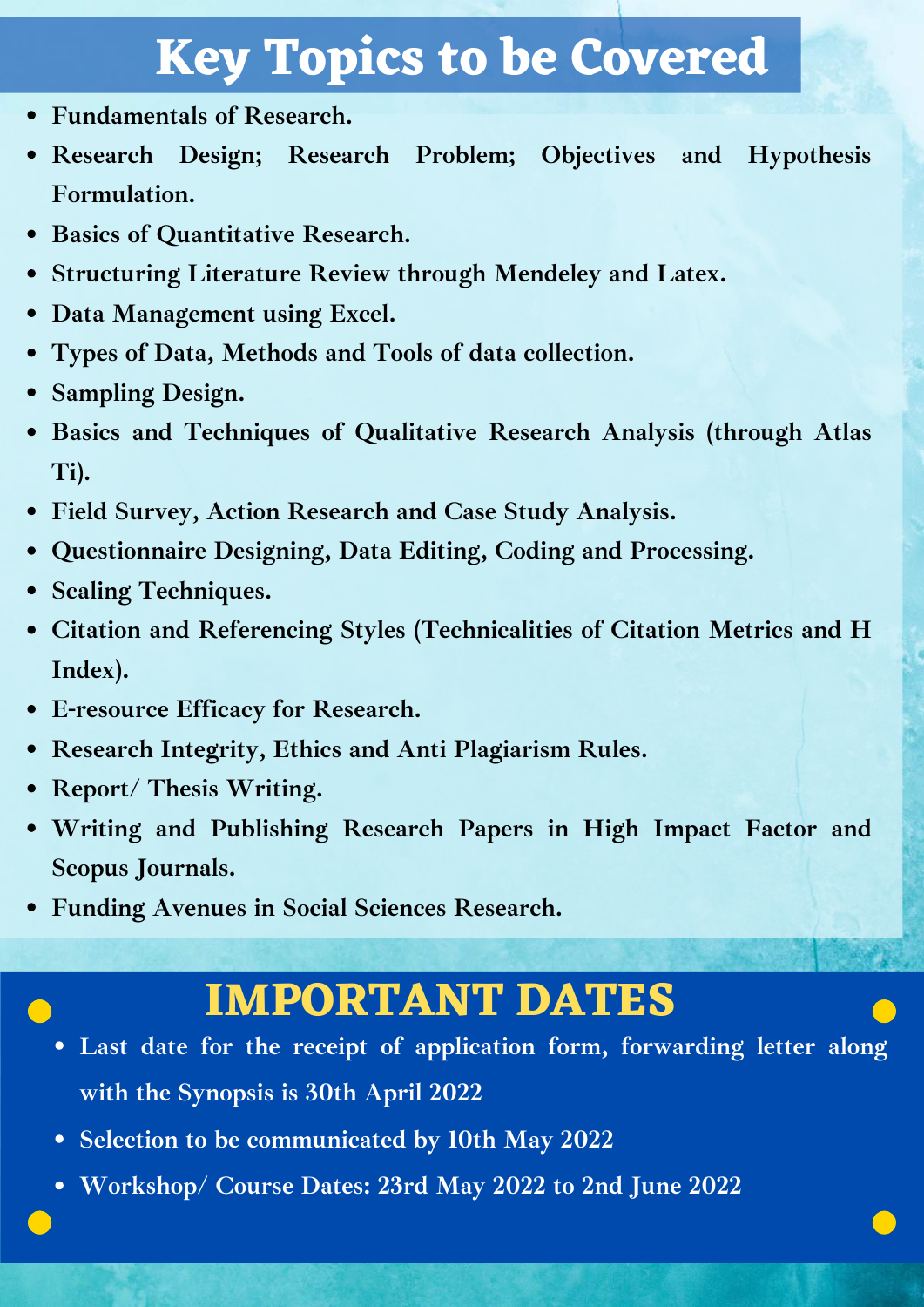## **Eligibility & Application**

- **Workshop invites applications from eligible candidates all over India. Applicants enrolled for M.Phil./Ph.D./PDF in a UGC recognized university/deemed university/colleges/institutes of national importance or ICSSR Research Institutes only can apply for the workshop.**
- **The specialisation of the applicants in M.Phil./Ph.D./PDF must be Law, Social Sciences and/or interdisciplinary areas.**
- **Application along with forwarding letter from the affiliated institution to be mailed to icssr2022@nluo.ac.in**
- **Applicant should also submit a synopsis on the research area of their interest with not more than 1500-2000 words along with the application form.**
- **Selected candidates would be informed through Email.**
- **There is no registration fee.**

## **Intake & Selection Criteria**

**The number of seats for the course is limited to 30. Those who have attended any workshop on Research Methodology sponsored either by UGC or ICSSR are not eligible to apply for this programme. The selection committee will select the participants for the workshop after reviewing the application. The guideline of ICSSR shall be strictly followed for selection and the conduction of the programme. It is desirable for all the selected participants to have their own laptop for the virtual classes.**

### **Venue & Certificate of Participation**

**The workshop will be conducted in an online medium in the Google Meet platform. Only candidates with 100% attendance will be eligible to receive the certificate of participation.**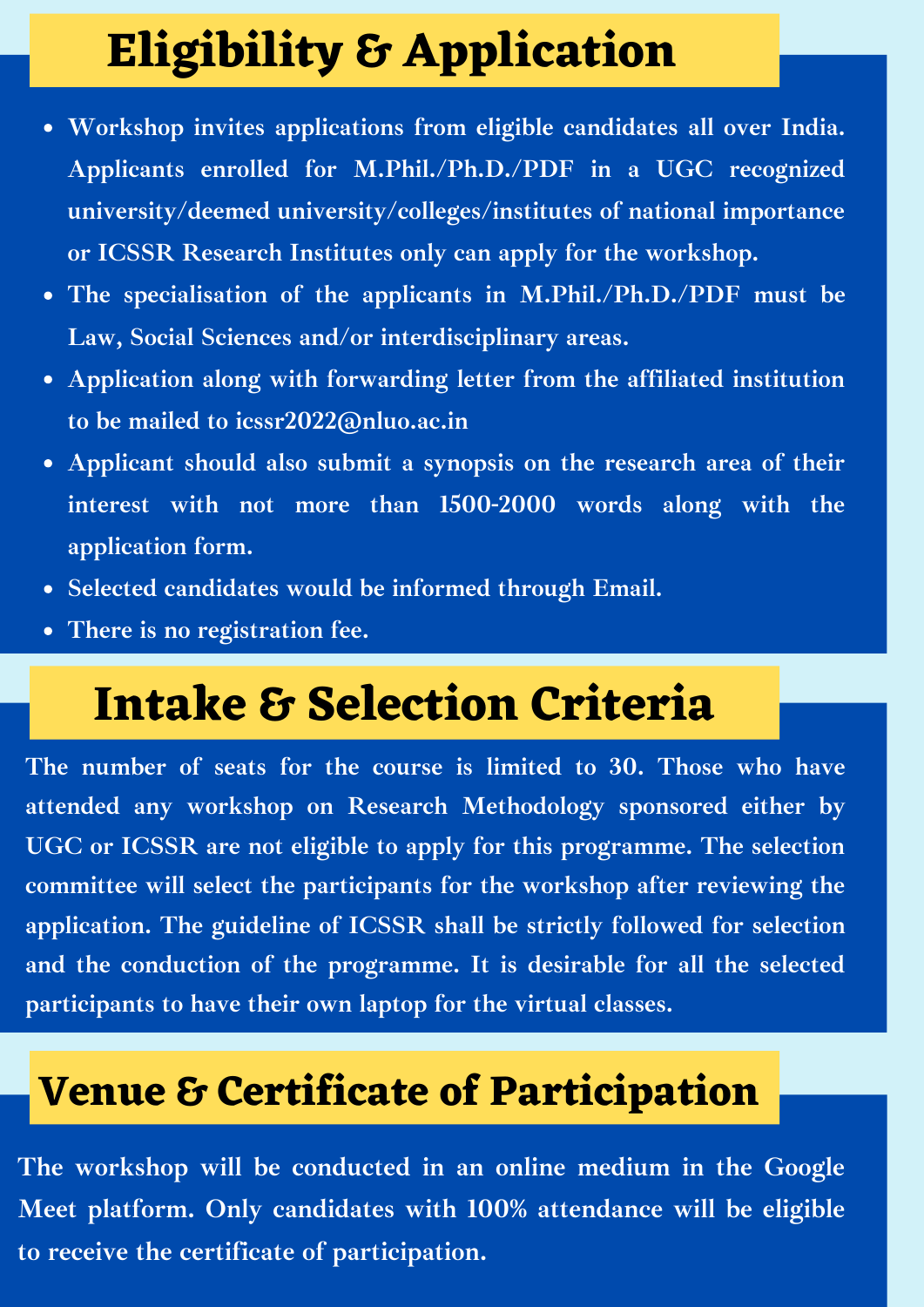### **About National Law University Odisha**

**The National Law University Odisha (NLUO) is a premier institution of legal education in India. NLUO was established by Act 4 of 2008 of the State of Odisha and recognised by University Grants Commission (UGC) under Section 2(f) and 12(b). The University has an approval of Bar Council of India to offer Five Year Integrated Programmes in Law. The university offers integrated law programmes in two disciplines; B.A.LL.B. (Hons.) and B.B.A.LL.B. (Hons.), post-graduate courses in the form of one year LL.M. programme and Ph.D programme which admits students for both legal and inter-disciplinary research. The Chief Justice of India or his nominee sitting judge of the Supreme Court is the visitor and the Chief Justice of High Court of Orissa is the Chancellor of the University.**

**The University is a member of the Association of Indian Universities and an associate member of the UGC-INFLIBNET. It is also a member at the National Knowledge Network under the Ministry of Information Technology and Communication, Government of India. Within a short span of time since its formation in 2009, it has made a mark for itself in the field of legal education and legal research. It is accredited with an "A" Grade by the National Assessment and Accreditation Council (NAAC). In 2021, the University was ranked 6th and 18th in the Law category by India Today and the NIRF, respectively.**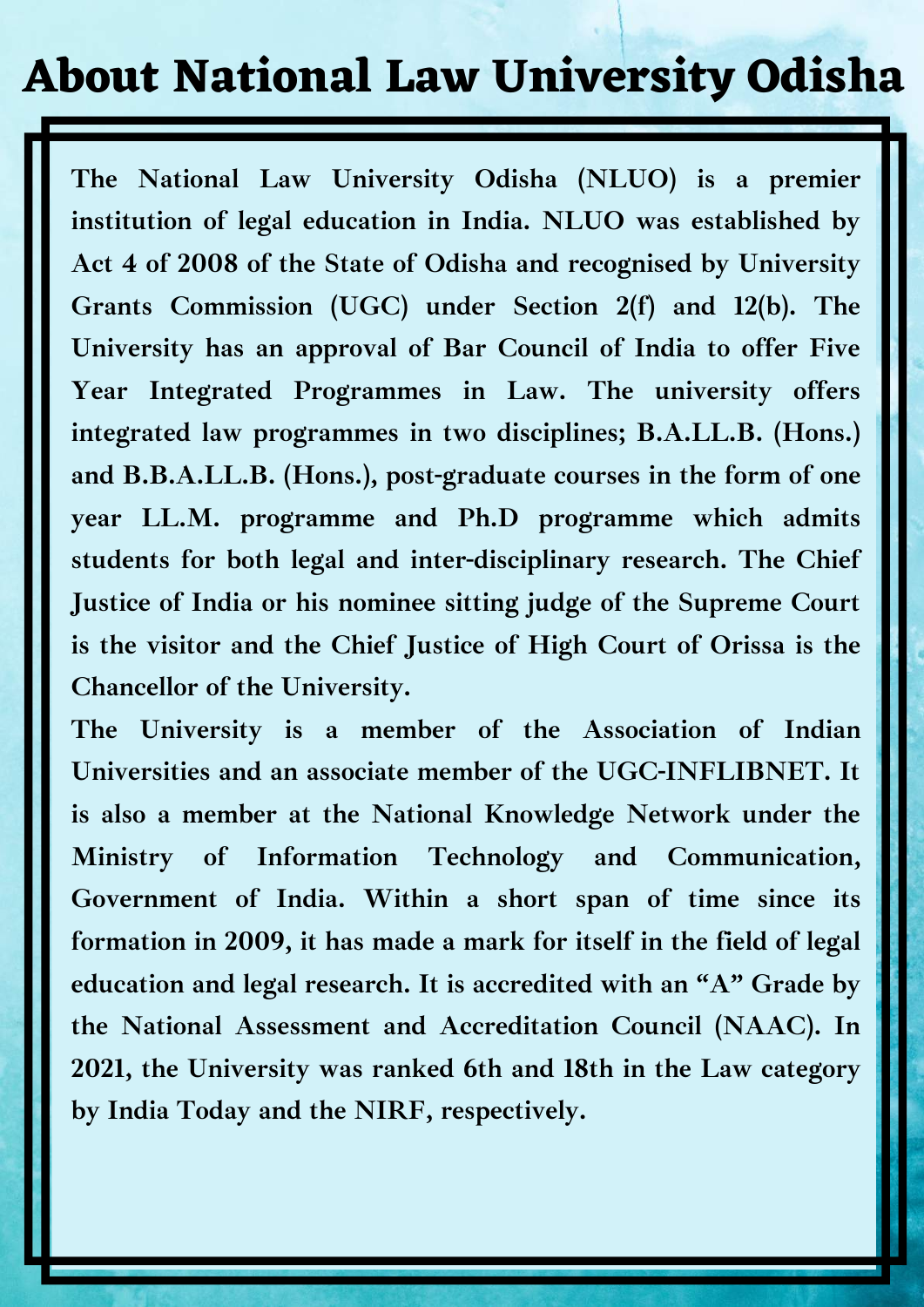## **ORGANISING COMMITTEE**

### PATRON

PROF. VED KUMARI VICE CHANCELLOR, NLUO

#### COURSE DIRECTOR

Prof. Yogesh Pratap Singh, Professor of Law & Registrar, NLUO

### CO-DIRECTOR

Prof. Madhubrata Rayasingh, Asst Professor, Economics, NLUO

### COURSE COORDINATOR

Dr. A.B. Debasis Rout, Asst Professor, Accounts, NLUO

### CO-COORDINATOR

Dr. Sudatta Barik, Research Associate cum Teaching Assistant, **NLUO** 

**For any queries contact Prof. Madhubrata Rayasingh: 9439912624**

Email: icssr2022@nluo.ac.in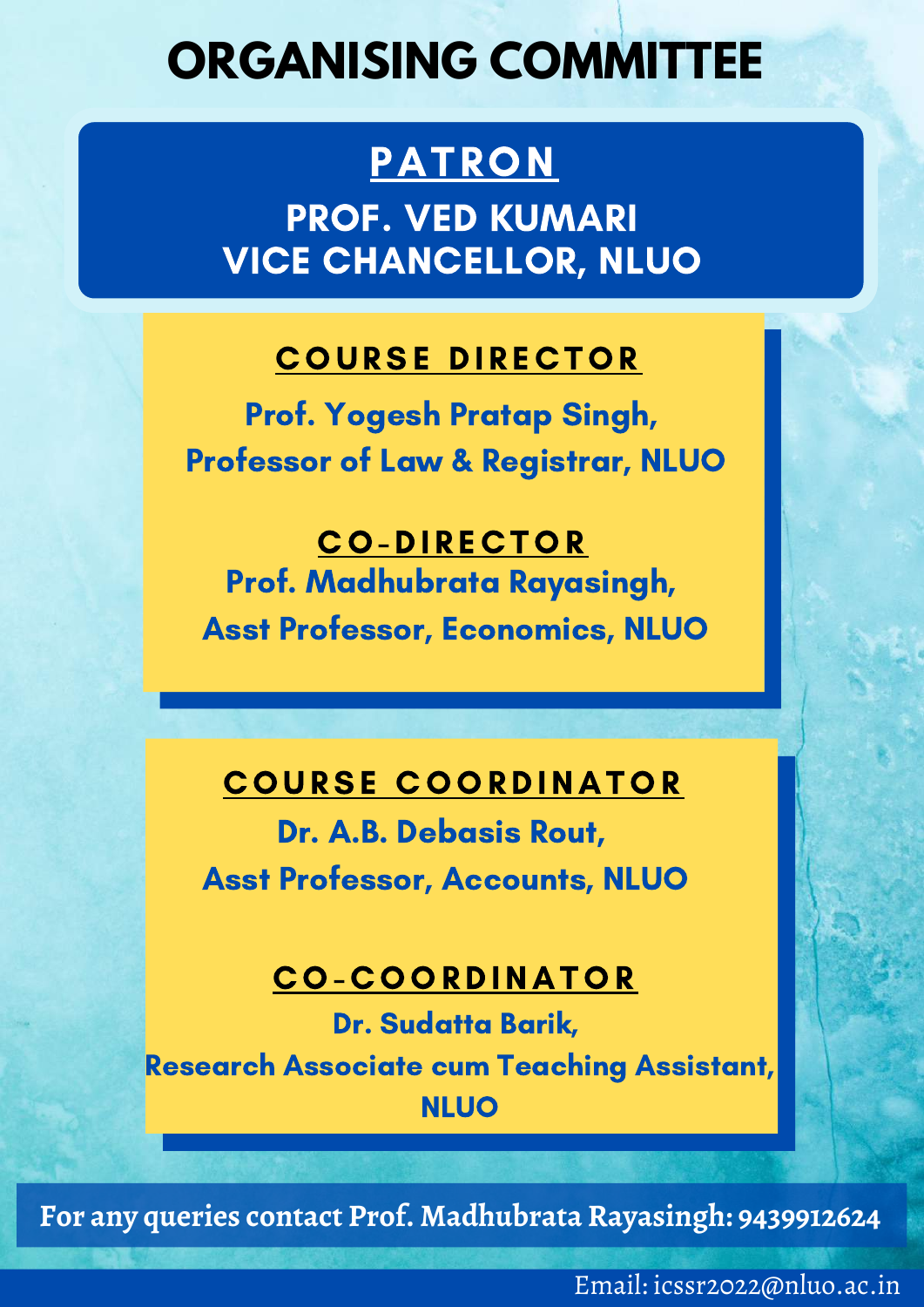



#### **NATIONAL LAW UNIVERSITY ODISHA**

#### **WORKSHOP ON RESEARCH METHODOLOGY (ONLINE)**

**(**For M. Phil/Ph.D.PDF Scholars**) (23 May-2 June 2022)**

#### **APPLICATION FORM**

#### **(Form filled with all relevant details must reach us not later than 30th April 2022)**

Please read the Instructions before filling in this form:

- (i) This form must be filled in completely and no column should be left blank
- (ii) Certificate of completion of course will be given to those participants who attend the course for the full duration, covering all the modules
- (iii) Only selected candidates shall receive further information about the programme.
- (iv) The interested candidates must send the duly filled registration form in a pdf format on our office E-mail [icssr2022@nluo.ac.in](mailto:icssr2022@nluo.ac.in)

| 1.                 | Name (in CAPITAL Letters)                              |  |
|--------------------|--------------------------------------------------------|--|
| 2.                 | Date of Birth                                          |  |
| 3.                 | Mention Social group (SC/ST OBC/General)               |  |
| $\boldsymbol{4}$ . | Address for communication and (with name of State) (In |  |
|                    | Capital Letters)                                       |  |
| 5.                 | Mobile No.                                             |  |
| 6.                 | WhatsApp No.                                           |  |
| 7.                 | Email                                                  |  |
| 8.                 | Gender                                                 |  |
| 9.                 | Language Proficiency                                   |  |
| 10.                | Institution University (with full address)             |  |
| 11.                | Present position designation                           |  |
| 12.                | Qualifications                                         |  |
| 13.                | Discipline                                             |  |
| 14                 | Topic/title of Research                                |  |